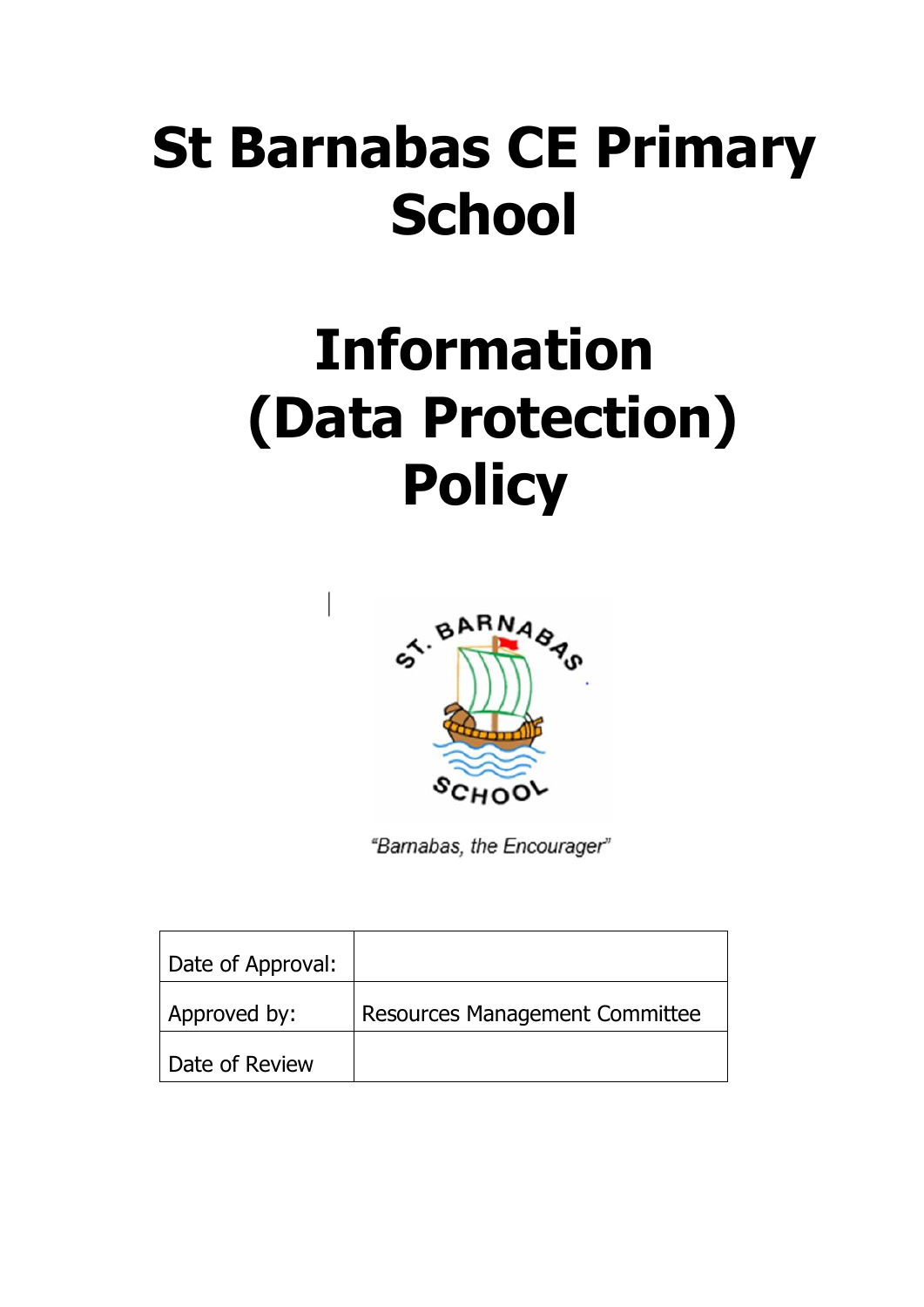# **Introduction**

This policy is to ensure that St Barnabas CE Primary School complies with the requirements of the General Data Protection Regulation, Environmental Information Regulations 2004 (EIR) and Freedom of Information Act 2000 (FOIA), associated guidance and Codes of Practice issued under the legislation.

## **Scope**

The Information Policy applies to information in all forms including, but not limited to:

- Hard copy or documents printed or written on paper;
- Information or data stored electronically, including scanned images;
- Communications sent by post/courier or using electronic means such as email, fax or electronic file transfer;
- Information or data stored on or transferred to removable media such as tape, CD, DVD, USB storage device or memory card;
- Information stored on portable computing devices including mobile phones, tablets, cameras and laptops;
- Speech, voice recordings and verbal communications, including voicemail:
- Published web content, for example intranet and internet;
- Photographs and other digital images.

This policy is the School's main information governance policy and addresses:

- Data Protection (including rights and complaints)
- Freedom of Information
- Information Asset Management

Information security, acceptable use of systems, records management and security incident reporting will be addressed in separate policies.

# **Data Protection**

Personal data will be processed in accordance with the requirements of GDPR and in compliance with the data protection principles specified in the legislation. The school has notified the Information Commissioner's Office that it is a Data Controller and has appointed a Data Protection Officer (DPO). Details of the DPO are below:

| Schools Data Protection Officer<br>Veritau Ltd<br><b>County Hall</b><br>Racecourse Lane<br>Northallerton<br>DL7 8AL | Veritau |
|---------------------------------------------------------------------------------------------------------------------|---------|
| schoolsDPO@veritau.co.uk<br>01904 554025                                                                            |         |
| Please ensure you include the name of your school in all correspondence                                             |         |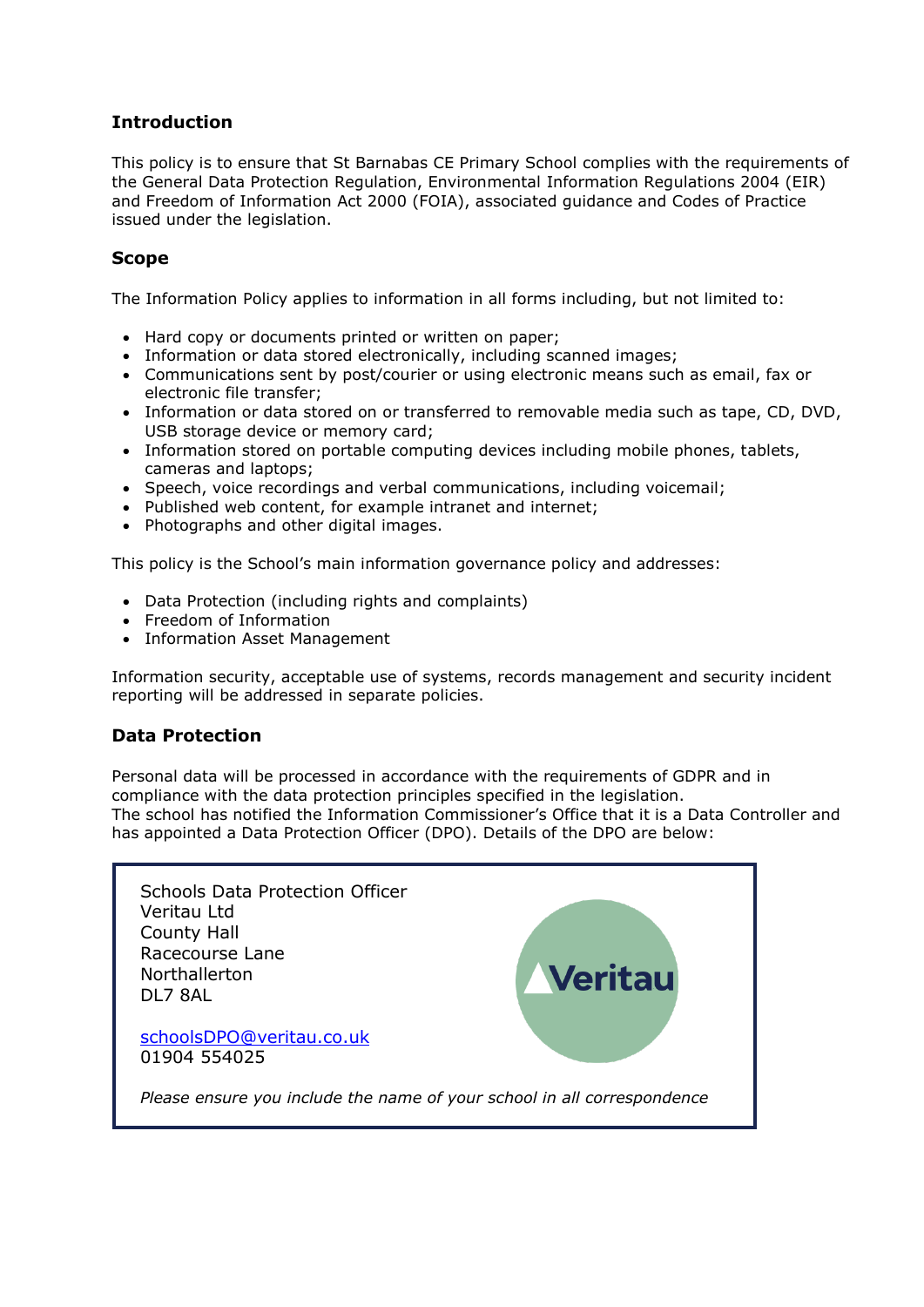The DPO is a statutory position and will operate in an advisory capacity. Duties will include:

- Acting as the point of contact for the Information Commissioner's Office (ICO) and data subjects;
- Facilitating a periodic review of the corporate information asset register and information governance policies;
- Assisting with the reporting and investigation of information security breaches
- Providing advice on all aspects of data protection as required, including information requests, information sharing and Data Protection Impact Assessments; and
- Reporting to governors on the above matters

## **Information Asset Register**

The DPO will advise the school in developing and maintaining an Information Asset Register (IAR). The register will include the following information for each asset:

- An individual information asset identification number;
- The owner of that asset;
- Description and purpose of the asset;
- Whether there is a privacy notice published for that asset;
- Format and location of the asset;
- Which officers (job titles/teams) have routine access to the information;
- Whether there are any data sharing agreements relating to the information and the name of that agreement,
- Conditions of data processing;
- Details of any third parties contracted to process the information;
- Retention period for the asset

The IAR will be reviewed annually and the Head Teacher will inform the DPO of any significant changes to their information assets as soon as possible.

## **Information Asset Owners**

An Information Asset Owner (IAO) is the individual responsible for an information asset, understands the value of that information and the potential risks associated with it. The school will ensure that IAO's are appointed based on sufficient seniority and level of responsibility.

IAO's are responsible for the security and maintenance of their information assets. This includes ensuring that other members of staff are using the information safely and responsibly. The role also includes determining the retention period for the asset, and when destroyed, ensuring this is done so securely.

# **Training**

The school will ensure that appropriate guidance and training is given to the relevant staff, governors and other authorised school users on access to information procedures, records management and data breach procedures. Individuals will also be made aware and given training in relation to information security including using email and the internet.

The DPO will provide the School with adequate training resources and guidance materials. The DPO will be consulted, and will offer an adequacy opinion, if the School opts to use a third party training provider.

The School will maintain a 'training schedule' which will record when employees have completed an information governance training module and when a refresher is due to be completed.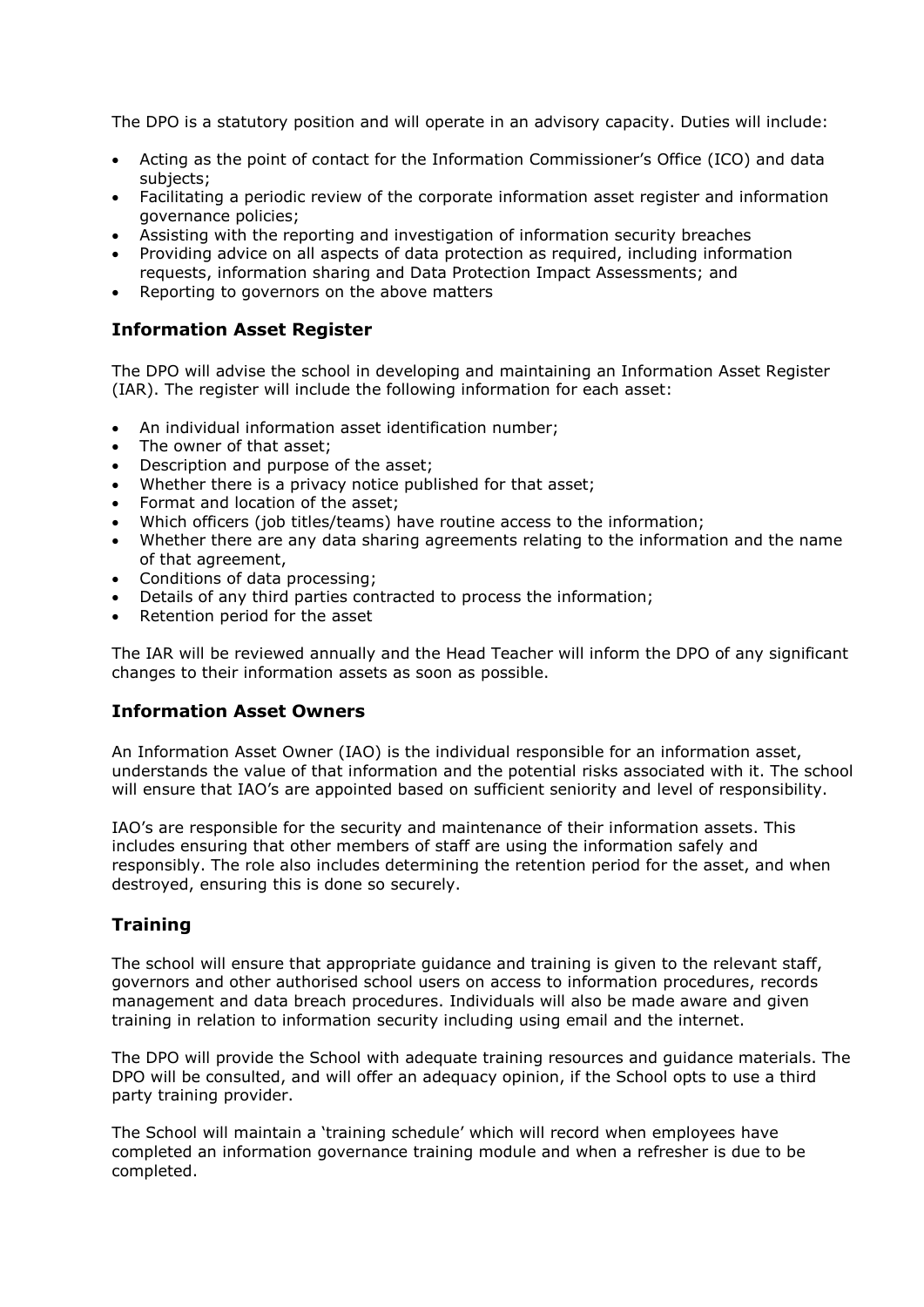The school will ensure that any third party contractors have adequately trained their staff in information governance by carrying out the appropriate due diligence.

## **Privacy notices**

St Barnabas CE Primary School will provide a privacy notice to data subjects each time it obtains personal information from or about that data subject. Our main privacy notice will be displayed on the school's website in an easily accessible area. This notice will also be provided in a hard copy to pupils and parents at the start of their time at the School within their information pack.

A privacy notice for employees will be provided at commencement of their employment with the school. Specific privacy notices will be issued where the data subject requires more information about specific processing (e.g. school trips, projects).

Privacy notices will be cleared by the DPO prior to being published or issued. A record of privacy notices shall be kept on the school's Information Asset Register.

## **Information sharing**

In order to efficiently fulfil our duty of education provision it is sometimes necessary for the school to share information with third parties. Routine and regular information sharing arrangements will be documented in our main privacy notice (as above). Any adhoc sharing of information will be done in compliance with our legislative requirements.

## **Data Protection Impact Assessments (DPIAs)**

The school will conduct a data protection impact assessment for all new projects involving high risk data processing as defined by GDPR. This assessment will consider the privacy risks and implications of new projects as well as providing solutions to the identified risks.

The DPO will be consulted at the start of a project and will advise whether a DPIA is required. If it is agreed that a DPIA will be necessary, then the DPO will assist with the completion of the assessment, providing relevant advice.

# **Retention periods**

Retention periods will be determined by any legal requirement, best practice or national guidance, and lastly the organisational necessity to retain the information. In addition IAOs will take into account the Limitation Act 1980, which provides timescales within which action may be taken for breaches of the law, when determining retention periods. The School has opted to adopt the retention schedule suggested by the Information and Records Management Society (IRMS).

## **Destruction of records**

Retention periods for records are recorded in the school's IAR. When a record reaches the end of its retention period the IAO will arrange for the records, both electronic and paper to be destroyed securely. Provisions to destroy paper information securely include cross cutting shredders and confidential waste bins.

Advice in regards to the secure destruction of electronic media will be sought from relevant IT support.

A record should be retained of all files destroyed including, where relevant:

• File reference number,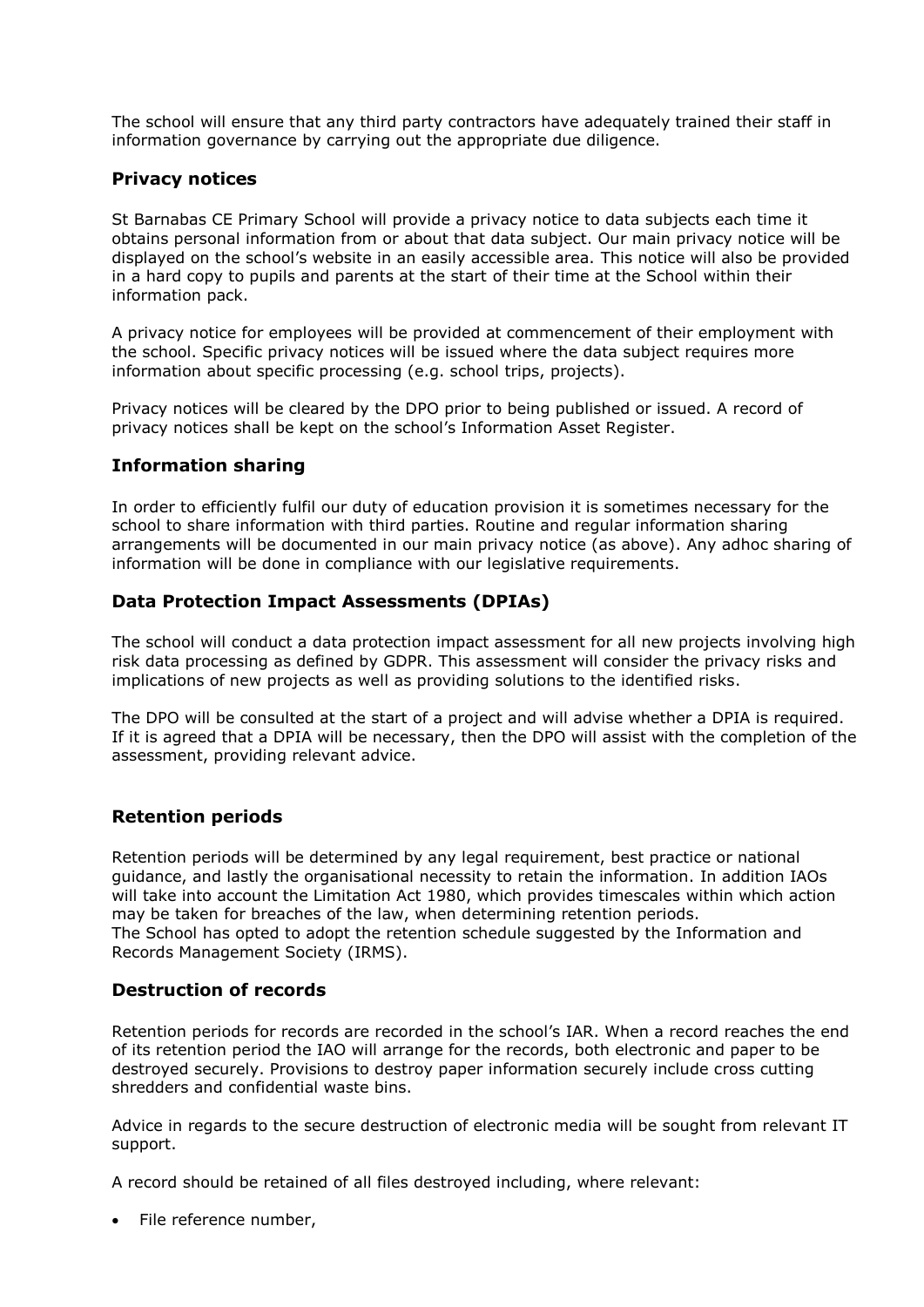- Description of file,
- Date of disposal,
- Method of disposal,
- Officer who destroyed record

## **Third party Data Processors**

All third party contractors who process data on behalf of the school must be able to provide assurances that they have adequate data protection controls in place to ensure that the data they process is afforded the appropriate safeguards. Where personal data is being processed, there will be a written contract in place with the necessary data protection clauses contained.

Relevant senior leadership may insist that any data processing by a third party ceases immediately if it believes that that third party has not got adequate data protection safeguards in place. If any data processing is going to take place outside of the EEA then the Data Protection Officer must be consulted prior to any contracts being agreed.

# **Access to information**

*Requests for information under the Freedom of Information Act 2000 and Environmental Information Regulations 2004*

#### **Requests under this legislation should be made to Mrs Hels Galley, Administrative Officer.**

#### **The Headteacher is responsible for:**

- Deciding whether the requested information is held;
- Locating, retrieving or extracting the information;
- Considering whether any exemption might apply, and the balance of the public interest test;
- Preparing the material for disclosure and drafting the response;
- Seeking any necessary approval for the response; and
- Sending the response to the requester

FOIA requests should be made in writing. Please note that we will only consider requests which provide a valid name and address and we will not consider requests which ask us to click on electronic links. EIR requests can be made verbally, however we will endeavour to follow this up in writing with the requestor to ensure accuracy.

Each request received will be acknowledged within 5 school days. The Chair of Governors and Head Teacher will jointly consider all requests where a public interest test is applied or where there is any doubt on whether an exemption should be applied. In applying the public interest test they will:

- Document clearly the benefits of both disclosing or withholding the requested information; and
- Where necessary seek guidance from previous case law in deciding where the balance lies
- Consult the DPO

Reasons for disclosing or not disclosing will be reported to the next governing body meeting.

We have adopted the Information Commissioner's model publication scheme for schools and will publish as much information as possible on our website in the interests of transparency and accountability.

We will charge for supplying information at our discretion, in line with current regulations. If a charge applies, written notice will be given to the applicant and payment must be received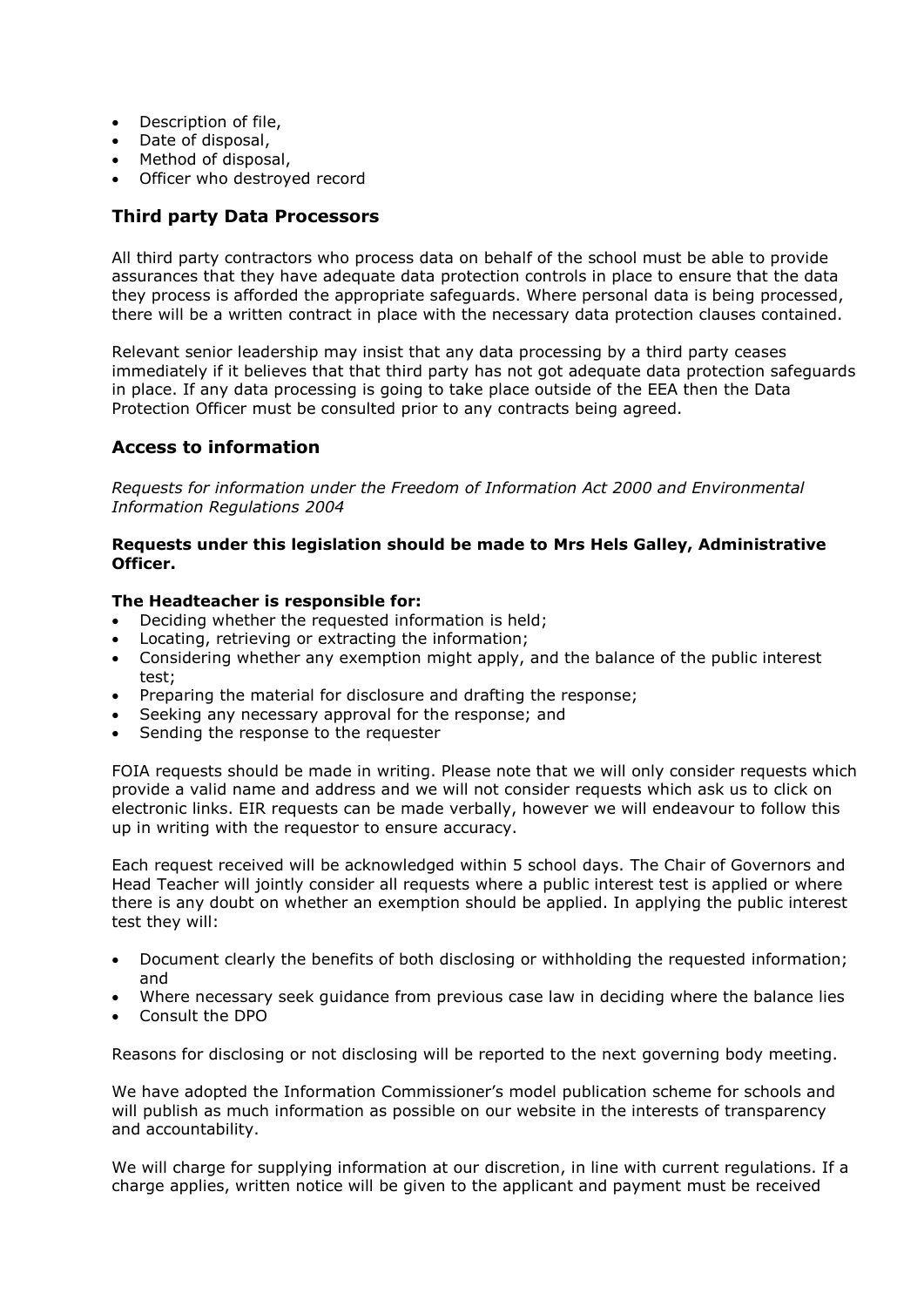before the information is supplied. Any charges will be formulated taking into account the limits set by the legislation.

We will adhere to the required FOI/EIR timescales, and requests will be answered within 20 **school days.**

*Requests for information under the GDPR- Subject Access Requests*

#### **Requests under this legislation should be made to the Headteacher**

Any member of staff/governor may receive a request for an individual's personal information. Whilst GDPR does not require such requests to be made in writing, applicants are encouraged where possible to do so; applicants who require assistance should seek help from the school. Requests will be logged and acknowledged within 5 days.

We must be satisfied as to your identity and may have to ask for additional information such as:

- Valid Photo ID (driver's licence, passport etc);
- Proof of Address (Utility bill, council tax letter etc);
- further information for the school to be satisfied of the applicant's identity;

Only once the school is satisfied of the requestor's identity and has sufficient information on which to respond to the request will it be considered valid. We will then respond to your request within the statutory timescale of One Calendar Month.

The school can apply a discretionary extension of up a further two calendar months to comply with the request if the requested information would take a considerable amount of time to collate, redact, and prepare for disclosure due to either the complexity or voluminous nature of the records. If we wish to apply an extension we will firstly seek guidance from our DPO, then inform the applicant of the extension within the first calendar month of receiving the request. This extension period will be kept to a minimum and will not be used as a way of managing workloads. In very limited cases we may also refuse a request outright as 'manifestly unreasonable' if we would have to spend an unjustified amount of time and resources to comply.

Should we think any exemptions are necessary to apply we will seek guidance from our DPO to discuss their application.

#### **Requests received from parents asking for information held within the pupil's Education Record will be dealt with under the Education (Pupil Information)(England) Regulations 2005. Any charges which arise from this request will be applied at our discretion.**

## **Data Subject rights**

As well as a right of access to information, data subjects have a series of other rights prescribed by the GDPR including:

- Right to rectification
- Right to erasure
- Right to restrict processing
- Rights in relation automated decision making and profiling

All requests exercising these rights must be in writing and forwarded to the Headteacher who will acknowledge the request and respond within one calendar month. Advice regarding such requests will be sought from our DPO.